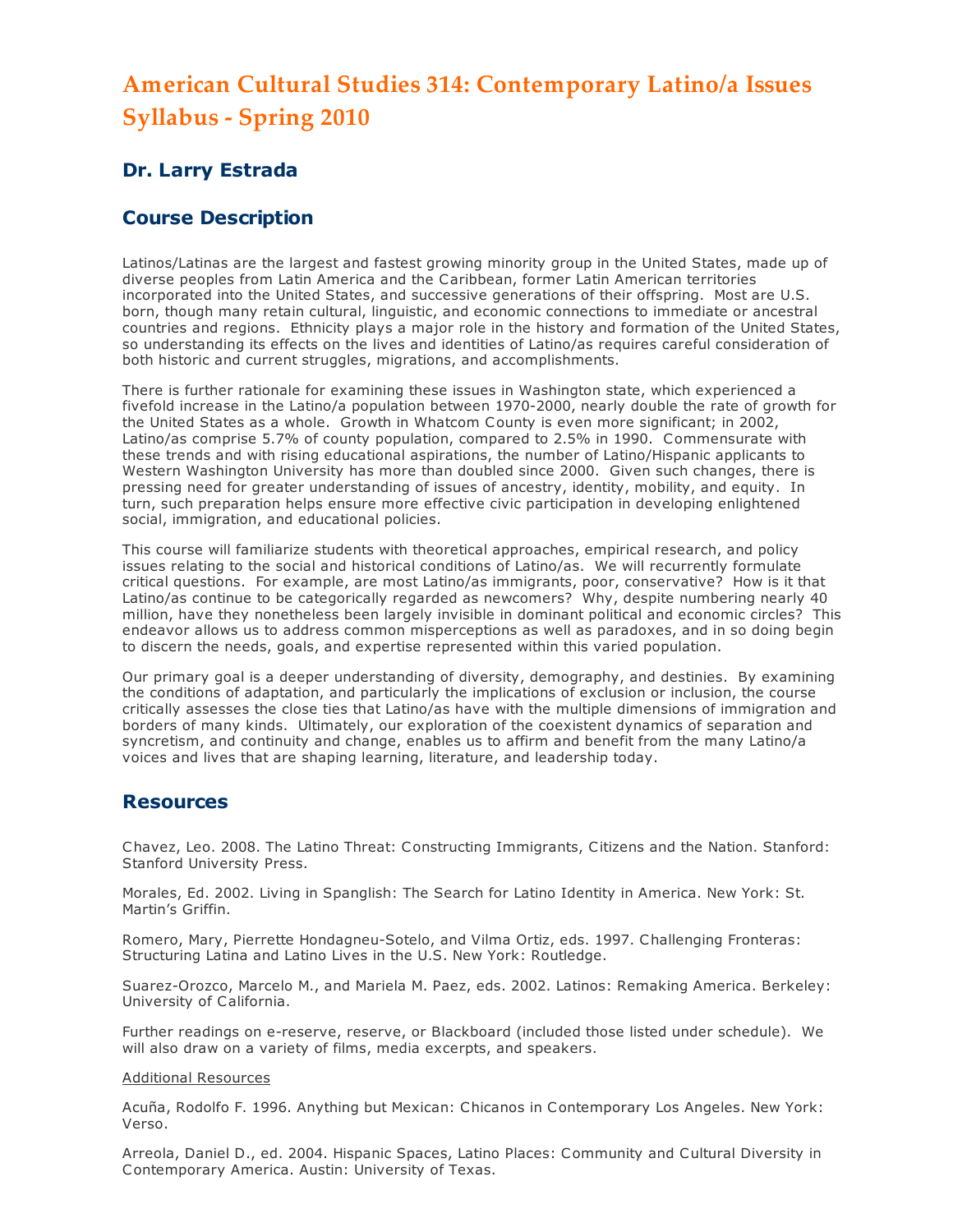Falconi, Jose Luis, et all, eds. 2007. The Other Latinos: Central and South Americans in the United States. Cambridge: Harvard University.

Farr, Marcia. 2006. Rancheros in Chicagoacán. Austin: University of Texas.

Garcia, Cristina. ed. 2006. Bordering Fires: The Vintage Book of Contemporary Mexican and Chicano/a Literature. New York: Vintage.

Heyck, Denis Lynn Daly. 1994. Barrios and Borderlands: Cultures of Latinos and Latinas in the United States. New York: Routledge.

Loucky, James, and Marilyn Moors, eds. 2000. The Maya Diaspora: Guatemalan Roots, New American Lives. Philadelphia: Temple University.

Smith, Robert Courtney. 2006. Mexican New York. Berkeley: University of California.

Suro, Roberto. 1999. Strangers Among Us: Latino Lives in a Changing America. New York: Random House.

Thompson, Gabriel. 2007. There's No José Here: Following the Lives of Mexican Immigrants. New York: Nation Books.

# Class Dynamics and Assignments

As far as possible, we will use an empirical approach to examine the issues we address. Some ideas and information may be disconcerting, and every effort will be made to encourage tolerance as well as openness to different perspectives and experiences. A dynamic class also requires commitment of all participants, evidenced through engaged participation, respectful listening, active individual and group research, and consistent attendance. Everyone has the opportunity and obligation to fully engage all learning exercises, to ask probing questions, and to integrate readings into class discussions.

Participation: 20% Active participation includes: contributing to discussion, posing critical questions from readings, sharing resources (including from alternative and dominant media), and consistent attendance (no more than two absences).

Reflective Writing: 30% Three short (250-300 word) reflection essays will enable students to probe and personalize issues considered through readings and class discussions.

Policy research: 30% Students will engage in two pilot research exercises, and are encouraged to work in pairs to do this. First, you will consider a current ethnography or case study (for example, under "Additional resources"), focusing on the characteristics and challenges of an emerging or maturing Latino/a community. Second, investigate a contemporary controversy – for example, dual citizenship, racialization of incarceration or financial lending practices, bilingualism, border securitization, and so forth. Results of both research endeavors will be presented as part of a lesson to the class, as well as through a written research paper. You may do this individually or as coauthored collaboration, either co-authored or with introduction and conclusions/implications that enclose related individual research papers.

Extending learning beyond the classroom: 20% Each student is responsible for seeking ways to extend our learning beyond academics. This can occur by exploring how our readings are reflected locally, seeking out people to interview, contributing to curriculum development/dissemination, engaging in an internship, and community involvement or volunteering (eg, Community to Community; Sea Mar; MEChA).

## Weekly Course Schedule (in addition to selected readings, text assignments TBA)

Week 1 - Introduction roots of diversity – of culture, identity, political power Latinization of the United States statistics and stereotypes, nomenclature and nuances reading: Arreola, Daniel D. Montero-Sieburth, Martha, and Edwin Meléndez. 2007. "The Changing Demographics of Latinos" and "The New Nativism and Latinos in a Changing Society." In Latinos in a Changing Society. Montero-Sieburth, Martha, and Edwin Meléndez, eds. Westport CT: Praeger.